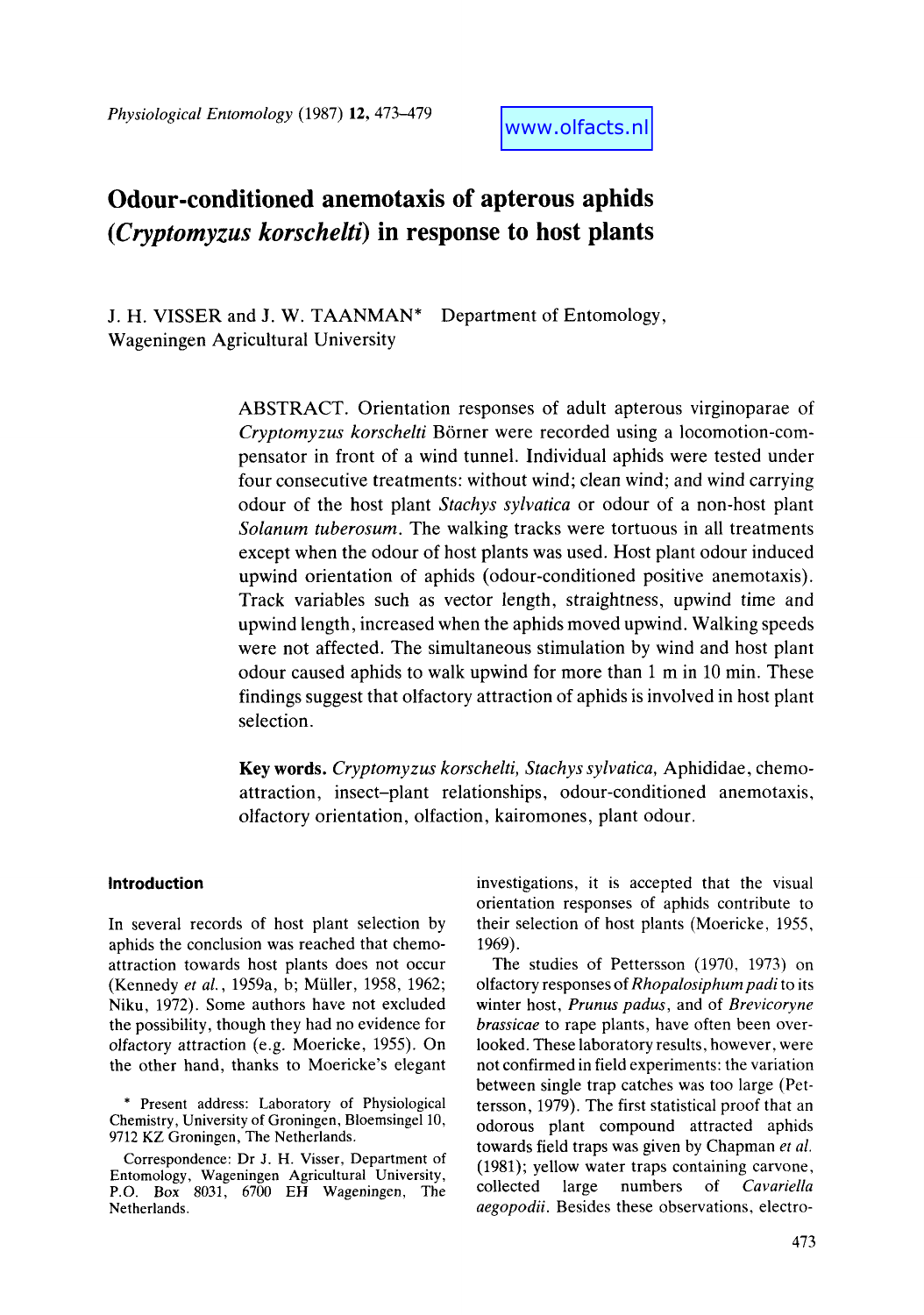physiolqgical recordings of antenna1 receptors revealed clear responses to plant volatile components in *Sitobion avenae* (Yan & Visser, 1982), and in *Nasonovia ribis-nigri* (Bromley & Anderson, 1982).

Kennedy (1986) has recently raised the question again as to whether aphids are olfactorily attracted towards their host plants. This question should be reconsidered because for other phytophagous insects there is increasing evidence of such attraction (Visser. 1986). Therefore the present investigation was undertaken to test whether aphids are attracted by host plant odour, and to elucidate the hehavioural mechanisms involved.

Experience from studies of the olfactory orientation of Colorado potato beetles (Thiery *B* Vibser. l98h; Visser& Thiery. 1985. 1987) was exploited in developing methods for assessing aphid olfactory orientation. The oligophagous aphid Cryptomyzus korschelti Börner is common in Europe, and uses *Ribes alpinum* L. as primary host and *Stachys sylvatica* L. as a secondary host (Hille Ris Lambers. 1953). The orientation responses of the apterous \ irginoparae of this aphid to *S.sylvatica* odour were analysed.

## **Material and Methods**

A stock culture of *C. korschelti* was maintained on the secondary host *S.sylvatica*, at 20°C and a photoperiod of 16 h. Adult apterous virginoparae were isolated, and reared in clip-on *cage\* on **S.** *ryhuricn* under the same conditions. On the second day of their reproduction these aphids were used in the experiments. The plants used were hedge woundwort. Stachys sylvatica. and potato. Solanum tuberosum. reared in glasshouses.

# *Rccordirrg of hrhrwinur*

Locomotory responses were recorded on the locomotion-compensator that was used previously for studies on the olfactory orientation of Colorado potato beetles (Thiery & Visser. 1986). The anemotactic responses of gypsy moths have been recorded on a similar instrument (Preiss & Kramer. 1986) which was desipned originally by E. Kramer and P. Heinecke (Max-Planck-Institut für Verhaltensphysiologie. Seewiesen. F.R.G.:

Kramer. 1976: Weber *er a/.,* 1981). To outline the present methods of recording aphid behaviour. the locomotion-compensator is briefly described. Full technical details of the equipment are presented elsewhere (Visser & Thiery. 1987).

**A** piece of adhesive reflective sheeting (highgain type 7610. 3M Company) is affixed on the back of an aphid. The size of the reflector is approximately **0.3** mm', and this load does not hinder an aphid's locomotion. The aphid is placed on top of a large sphere and allowed to walk freely. The sphere diameter is 50 cm and the surface is painted with black suede coating. **A** position-detector is suspended from the ceiling of the observation room, and projects a beam of visible light onto the aphid. The light reflected by the 'mirror' on the aphid's back is received by the position-detector which continuously evaluates deviations of the aphid's position from the origin. Deviations are automatically compensated by two motors rolling the sphere in the opposite direction: the aphid therefore stays in the same place on top of the sphere while walking. The rotations of the sphere are recorded by two pulse generators in two coordinates (resolution 0.25 mm), and are analysed by computer.

The locomotion-compensator was positioned in front of the wind tunnel described by Visser (1976). The insect test section of the original tunnel was removed, and the airflow leaving the outlet of the tunnel contraction (cross-section  $30 \times 30$  cm) passed over the aphid on top of the sphere. Airflow velocities were measured at the contraction outlet. The top of the sphere was illuminated solely by the cylindrical beam of light (diameter on the sphere 3 cm) of the position-detector. This produced a light intensity of 200 lux. The room temperature was kept at 22°C.

### $Experiments$

Individual aphids were removed gently from clip-on cages on *S.sylvaticu.* Recordings were started 30 min after placing an aphid on the locomotion-compensator. The experiments consisted of four consecutive treatments of 10 min each: a control treatment, without stimulation by wind or plant odour : clean airflow at 40 cm/s: and the same airflow carrying *Stachys sylvaticu*  odour or *Solanum tuberosum* odour. The plant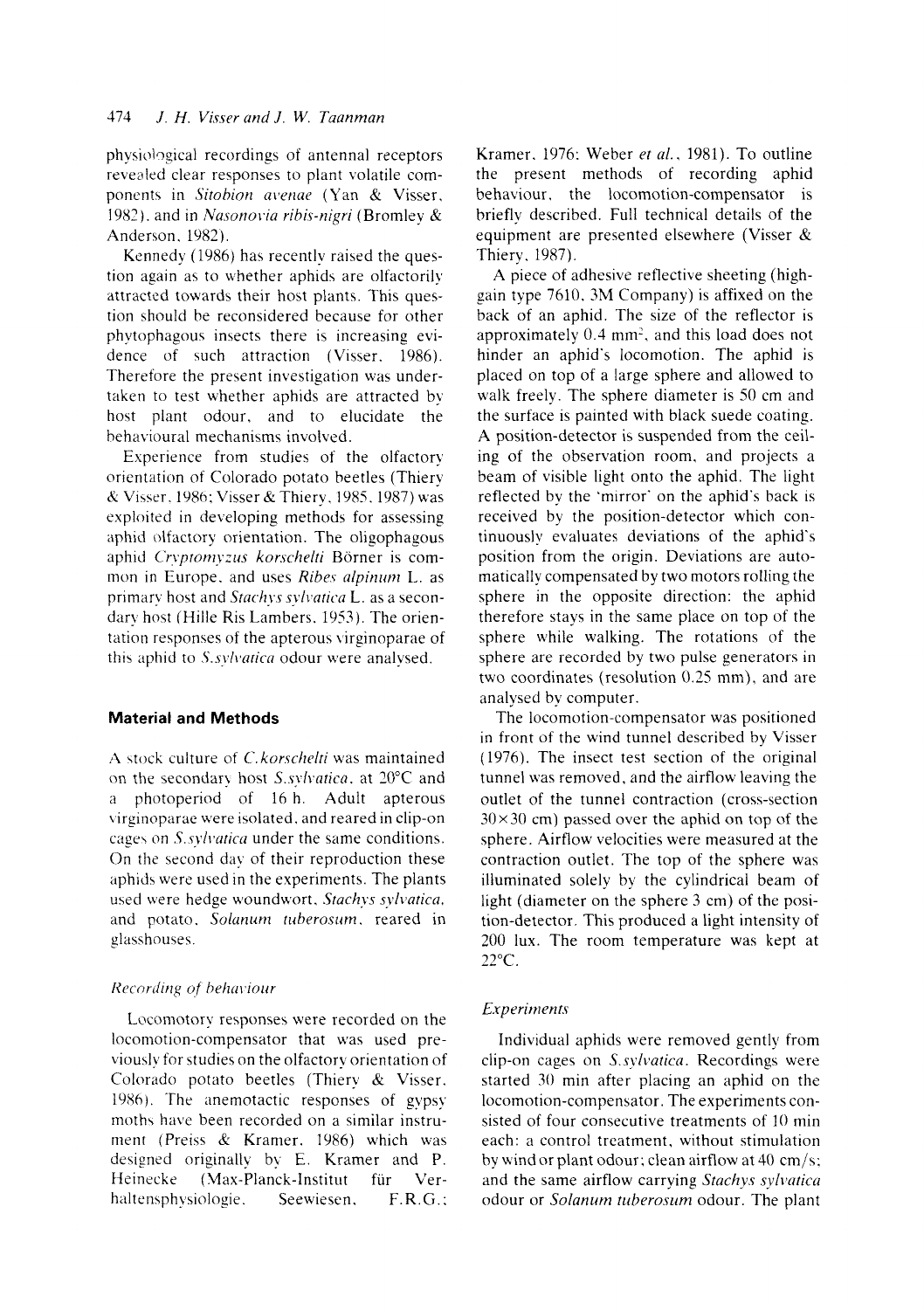odours were introduced by placing six pots of fully-grown plants in the dark upwind section of the wind tunnel. Between odour treatments, a clean airflow was maintained for 30 min.

**As** aphids walk slowly, their positions were recorded every *5* s. **A** treatment of 10 min thus generated 120 successive 'positions' as **X-Y**  coordinates per aphid. These data were analysed by calculating five variables: walking speed, as the mean of 119 instantaneous speeds per individual; vector length, as the net displacement from the origin after 10 min; straightness, as the quotient of the vector length and the total length of the track; time walking upwind, as the proportion of angle observations with deviations of less than 60" from the due upwind direction; and upwind length, as the net upwind displacement after 10 min. Each treatment was repeated with twenty-two aphids. Variables calculated for individual aphids were compared between treatments using non-parametric statistics (Siege], 1956): the Sign test and Wilcoxon test.

### **Results**

### *Walking tracks*

Representative examples of walking tracks are shown in Fig. 1. The same aphid walks more or less similarly under three of the four treatments. Tracks are tortuous in control conditions, clean wind and wind carrying the odour of the non-host plant *S.tuberosum.* But the tracks in wind carrying odour of the host plant *S.sylvatica* differ remarkably from the other tracks. Host odour stimulation releases upwind orientation in the aphid, whereas non-host plant odour does not.

This interpretation is verified by the statistical analysis of variables in a group of aphids under





FIG. 1. Ten-minute walking tracks of an apterous aphid *Cryptomyzus korschelti* in four consecutive treatments: (a) control; (b) clean wind; (c) wind carrying odour of host plants *Stachys sylvatica;* and (d) wind carrying odour of non-host plants *Solanum tuberosum.*  Arrow indicates wind direction.

the four treatments (Table 1). The upwind tracks of aphids in response to wind-borne host plant odour are characterized by an increase in the straightness of tracks and in the time the aphids spent walking upwind. As a result, vector length and upwind length are substantially increased in comparison with the values obtained under the other treatments. Mean

TABLE 1. Responses of twenty-two apterous virginoparae of *Crypfomyzus korschelti* to odours of host plants, *Stachys sylvatica,* and non-host plants, *Solanum fuberosum.\** 

| Stimuli                     | Walking<br>speed<br>(mm/s)  | Vector<br>length<br>(mm)   | Straightness                 | $%$ Time<br>walking<br>upwind | Upwind<br>length<br>(mm)    |
|-----------------------------|-----------------------------|----------------------------|------------------------------|-------------------------------|-----------------------------|
| Control                     | $3.4 \pm 0.3$ <sup>a+</sup> | $574 + 140$ a              | $0.30 \pm 0.08$ <sup>a</sup> | $34 + 6^{\circ}$              | $14 \pm 202a$               |
| Wind alone                  | $3.6 \pm 0.3^a$             | $719 \pm 152$ <sup>a</sup> | $0.35 \pm 0.07$ <sup>a</sup> | $40 + 7a$                     | $275 \pm 220$ <sup>a</sup>  |
| Wind with S.sylvatica odour | $3.6 \pm 0.3^a$             | $1325 \pm 201$             | $0.65 \pm 0.11$ <sup>b</sup> | $72 + 9b$                     | $1184 \pm 205$ <sup>b</sup> |
| Wind with S.tuberosum odour | $3.2 \pm 0.3^{\circ}$       | $720 \pm 186^{\circ}$      | $0.37 \pm 0.08$ <sup>a</sup> | $31 \pm 8^a$                  | $-59 \pm 281a$              |

\*Data represent means  $\pm 95\%$  confidence intervals (two-tailed).

 $t$ Different letters in a column indicate statistical differences between treatments at  $P \le 0.004$  (two-tailed).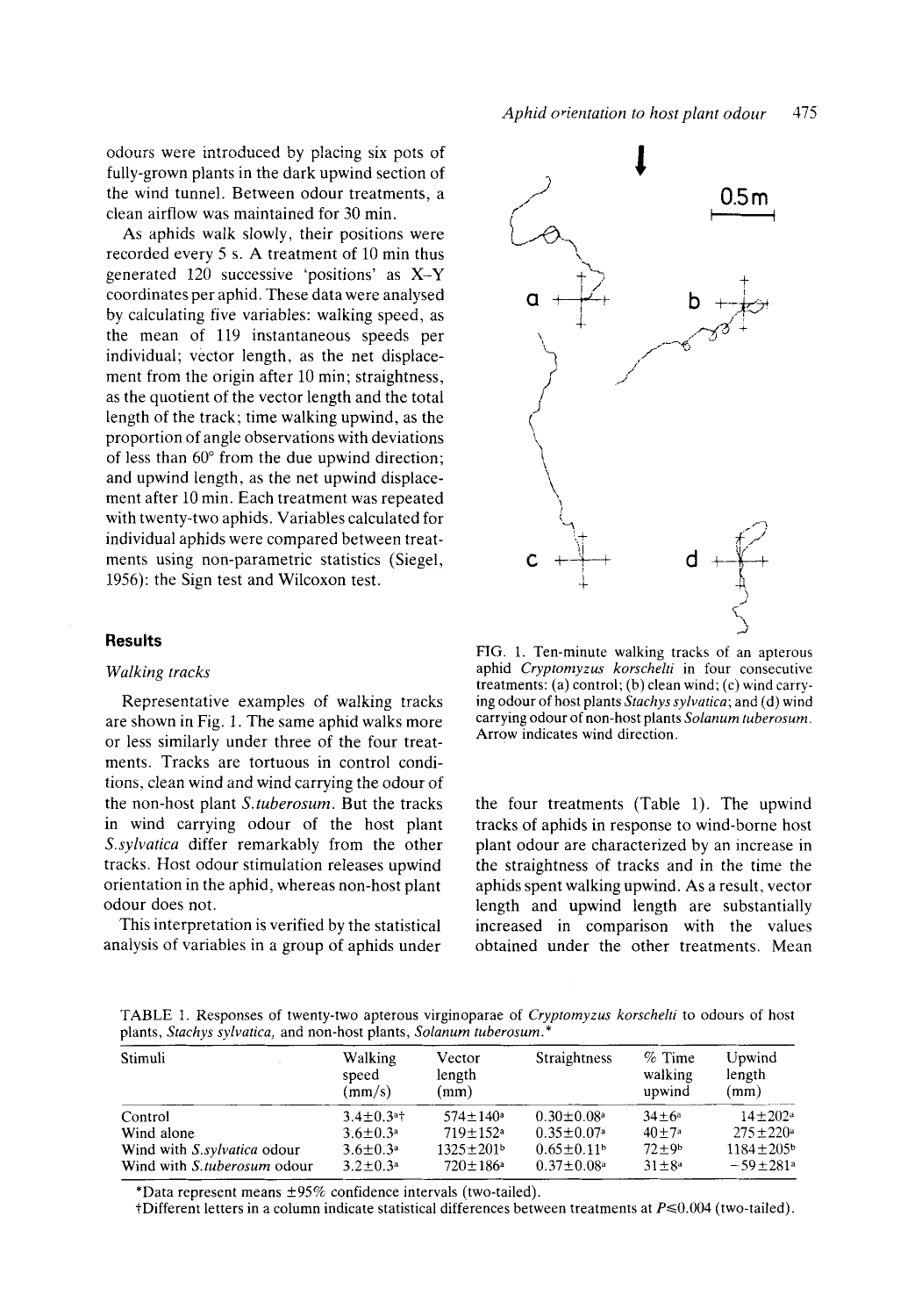

FIG. 2. Circular distribution of twenty-two apterous virginoparae of *Cryptomyzus korschelti* in four consecutive treatments: (a) control; (b) clean wind; (c) wind carrying odour of host plants *Stachys sylvatica*; and (d) wind carrying odour of non-host plants *Solanum tuberosum*. Each line represents the vector of displacement of one aphid after 10 min of walking. The mean vector length in each treatment is shown as the radius of the circle. UI is the mean upwind and DI is the mean downwind displacement. Arrow indicates wind direction.

ualking speeds did not differ between treatments. Thus the increased vector length and upwind length were not produced by an acceleration of walking. Host plant odour stimulates apterous aphids to walk upwind for more than 1 m in 10 min (Table 1). The release of upwind orientation in *C.korschelti* is, at least to some extent, host-odour specific since nonhost plant odour did not affect the behavioural responses of the aphids.

The circular distributions of vectors which were obtained under the four treatments, further support these observations (Fig. 2). In wind carrving host plant odour all the aphids showed an upwind displacement: they responded with an odour-conditioned positive anernotaxis. In the other treatments the vectors of aphid displacement reflect little or no upwind bias (Fig. 2).

#### **Discussion**

#### *Wulking speed*

While walking on the locomotion-compensator, aphids frequently interrupted their locomotion. and remained stationary for varying numbers of *5* s intervals; aphids did not move an average of 65 s out of the 10 min observation period. The number of 5 s intervals without locomotion did not differ statistically between treatments. The mean walking speeds of 3.2- 3.6 mm/s. shown in Table 1. were therefore calculated including these time intervals.

Binns (1977) reported that the walking speeds of alate virginoparae of *Aphis fubae* were affected by the surface structure of a treadmill. The aphids walked faster on a 'catwalk' than on a smooth surface, and faster on a smooth surface than on velvet. Mean walking speeds ranged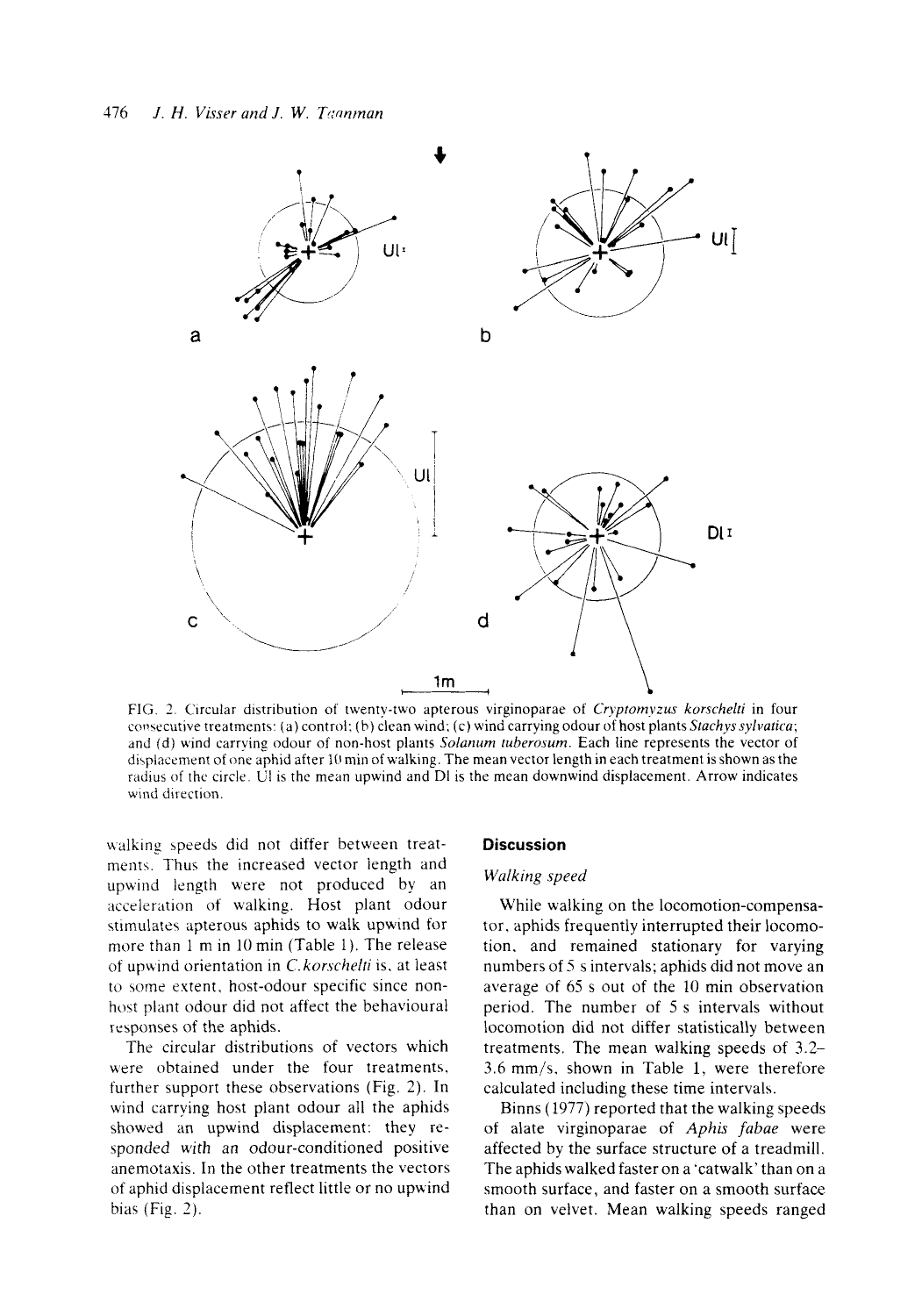When dislodged from their host plant, adult apterae of *Acyrthosiphon pisum* showed two types of walking behaviour: 'running' and 'searching' (Niku, 1975). Phelan *et a/.* (1976) measured the walking speeds of apterous adults of three aphid species. Their data allow to discriminate between the two locomotory modes. *Acyrthosiphon pisum* 'ran' at 4.9 mm/s, *Hyadaphis erysimi* at 2.3-2.7 mm/s, and *Macrosiphum euphorbiae* at *5.8-6.2* mm/s. When 'searching', the aphids slowed down: *A.pisum*  walking at 1.2 mm/s, *H.erysimi* at 0.9 mm/s and *M.euphorbiae* at 2.5-3.4 mm/s. According to Niku (1975), 'running' turned into 'searching' after *c.* 50 s. In our experiments the recordings of behaviour started after 30 min had elapsed. The present locomotory behaviour of C. *korschelti* is therefore thought to be 'searching' in Niku's sense, and to be within the normal range of aphid walking speeds.

# *Odour-conditioned anemotaxis*

The upwind response to wind-borne host plant odour is considered an odour-conditioned positive anemotaxis. This consists in steering upwind on reception of an odour. Alternatives to anemotaxis, namely chemotaxis or chemokinesis in response to odour gradients, could not have been involved in the present experiments because: the aphids were kept wjthin a small area on top of the sphere; odours were well dispersed over the cross-section of the wind tunnel (this is an intrinsic quality of the tunnel design; Visser, 1976); and the outlet of the tunnel contraction measured 30x30 cm (see for further details Visser & Thiery, 1987).

The present combination of locomotion-compensator with wind tunnel was used previously for studies on the olfactory orientation of Colorado potato beetles towards host plants (Thiery & Visser, 1986; Visser & Thiery, 1985, 1987). The intensity of the odour-conditioned anemotaxis in the Colorado potato beetle is regulated by a combination of idiothetic and allothetic control (Visser & Thiery, 1985, 1987). Circling is considered idiothetic using solely internal information (including proprioceptive feedback). The control of keeping direction is allothetic using a control pattern which reduces the asymmetry of input from an external stimulus. Behaviour-descriptive variables fall into two groups which represent idiothetic or allothetic control.

The walking tracks of apterous C. *korschelti*  and Colorado potato beetles differ in the displacement from the origin, and in the diameter of circles under control conditions. On close inspection, however, these differences are related to the contrast between the insects in size and walking speed. The behavioural responses of C. *korschelti* are based upon the same principle of combined idiothetic and allothetic control. This principle was statistically verified, for the beetles as well as the aphids, by calculating correlation coefficients between variables (Visser & Thiery, 1987). An analogous description was followed by Preiss & Kramer (1986) for the anemotactic orientation of gypsy moth males towards a source of sex pheromone.

# *Olfactory responses* of *aphids*

The general conclusion that plant odours are not important for host plant selection in aphids, arose mainly from field observations of aphids landings. *Myzus persicae, Aphis fabae* and *Brevicoryne brassicae* alighted in more or less the same numbers on host and on non-host plants (Kennedy *et a/.,* 1959a, b; Miiller, 1962). The difference in resistance between two bean varieties for *A.fubae* was attributed solely to the larger percentage of landers leaving again from the more resistant cultivar (Müller, 1958).

Kennedy *et al.* (1959a) mentioned that they failed to show olfactory attraction of alate virginoparae of *A.fabae* to its host in laboratory experiments including 'screen tests' (see for method of screen test Chin, 1950). We initially carried out screen tests with alate virginoparae of C. *korschelti* reared on *Stachys sylvatica.* They spent more time in the half of the arena with *S.sylvatica* odour than in the half containing the odour of its primary host *Ribes alpinum*  $(\chi^2$  onesample test, Siegel, 1956: *0.05>P>0.02,* onetailed; Taanman & Visser, unpublished).

Walking apterous *A.fabae* were arrested by aphid odour (Kay, 1976), and also on encountering a black vertical stripe. The visual response was stronger than the olfactory one, although aphid odour did enhance the visual response.

We noticed in preliminary studies that the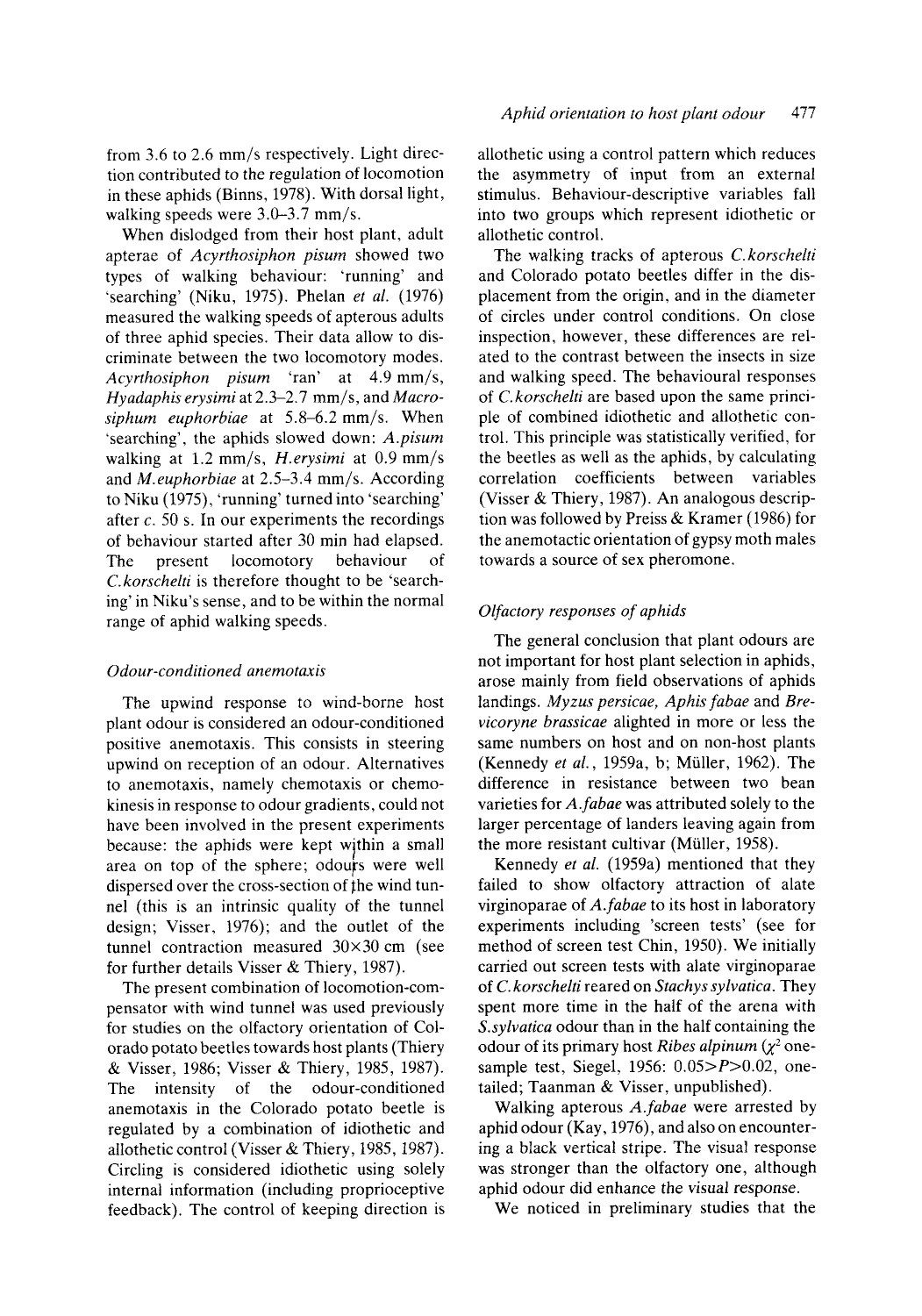orientation of both alate and apterous C. *korschelti* was strongly affected by visual cues such as light distribution and surrounding colours. To exclude visual input from the orientation studies on the locomotion-compensator. the cylindrical beam of light of the position-detector alone was used for illumination. Under these visually symmetrical conditions upwind orientation in response to host plant odour was clear. Failure to demonstrate olfactorx attraction. *as*  frequently reported for aphids in the literature. might have been due to visual cues that obscured the olfactory orientation responses.

Pettersson (1970, 1973) investigated the olfactory responses of *Rhopalosiphum padi* and *Brevicoryne brassicae* to host plant odours in a fourarmed exposure chamber. His data, which represent final positions of aphids released as a group, suggest olfactory attraction. The Pettersson olfactometer was re-introduced by Vet et al. (1983) to measure the responses of hymenopterous parasitoids. In this apparatus. odour stimuli affect the insect's orientation in two ways: chemo-orientation responses to the sharp boundaries that exist between the test odour fields: and an odour-conditioned anemotaxis. which is uncontrolled and varies with the insect's position in the chamber. In addition. when an insect comes into contact with the walls. this is expected to act as strong guiding stimulus. These points illustrate that the behavioural mechanisms underlying insect responses cannot be analysed in such olfactometers (Kennedy, 1977).

Because most aphids of *Cavariella aegopodii* were caught on the downwind side of traps. Chapman *et al.* (1981) argued that an odourconditioned anemotaxis might have been involved. Their experiments did not exclude odour-induced visual orientation. but the present study clearly proves the phenomenon of odour-conditioned anemotaxis in aphids. Miiller & Ungzr (195 1) observed swarms of A. *fuhne* on the downwind side of bean plants in the field. Large numbers of the swarming aphids alighted on the plants. Also. these aphids alighted on the ground. They then took off again. or started to walk upwind in the direction of plants over distances of up to 25 cm. Downwind flights were never observed. When a plant was screened off by a glass cylinder, the aphid swarm broke up in a few seconds (Miiller. 1951). Miiller therefore attributed the swarming behaviour of aphids to olfaction. and called it chemophobotaxis. Later. Miiller changed his ideas. when he found that aphids alighted in more or less the same numbers on susceptible and resistant bean cultivars (Müller, 1958). The observed swarming of aphids downwind of plants was considered as visual station-keeping behaviour by Kennedy & Thomas (1974). An aphid flying upwind regulates its airspeed according to the wind speed, so keeping station. Nevertheless. it is not excluded that the swarming of aphids downwind of **;i** plant is induced or enhanced by the perception of odour .

### **Acknowledgments**

We thank J. A. Guldemond for discussion and supply of aphids. and W. H. Frentz for assistance. The locomotion-compensator was constructed with financial support from the Foundation for Fundamental Biological Research (BION), which is subsidized by the Netherlands Organization for the Advancement of Pure Research (ZWO). grant no. 14-02-02.

### **References**

- Binns. E.S. (1977) Walking and take-off in *Aphis fabae.* I. Effects of substrate form and aspect. *Phxsiological Enrornology,* **2,** 7-16.
- Binns. E.S. (1978) Walking and take-off in *Aphis*  fabae. II. Reactions to light direction. *Physiological Entomology*, 3, 7-15.
- Bromley. **A.K.** & Anderson. M. (1982) **An** clectrophysiological study of olfaction in the aphid *Naso*not.ia *ribis-nigri. Entomologia Experimentalis* **ef**  *Applic(lt(Z,* **32,** 101-1 10.
- Chapman. R.F.. Bernays. **E.A.** *K:* Simpson, **S.J.**  (1981) Attraction and repulsion of the aphid, *Ccit,uriellu ciegopoclii.* hy plant odors. *Journal of C'hernical Ecology.* **7,** 881-888.
- Chin. C.T. (1950) Studies on the physiological rclations between the larvae of *Leprinorarsu*  decemlineata Say and some solanaceous plants. *Tijdschrfl ot'er Plunrenziekren, 56,* 1-88.
- Hille Ris Lambers. D. (1953) Contributions to a monogram of the Aphididae of Europe. *7emminckio,* **9,** 82-1 14.
- Kay. R.H. (1976) Behavioural components of phcromonal aggregation in *Aphis fahae* Scopoli. *Phyriological Entomology,* **1,** 249-254.
- Kennedy. J.S. ( 1077) Behaviorally discrimination assays of attractants and repellents. *Chemical Conrrol nf lnsect Behuvior: Theory crnd Ayplicurion*  (ed. by H. H. Shorey and **J. J.** McKelvey. Jr). pp. 215-229. John Wiley. New **York.**